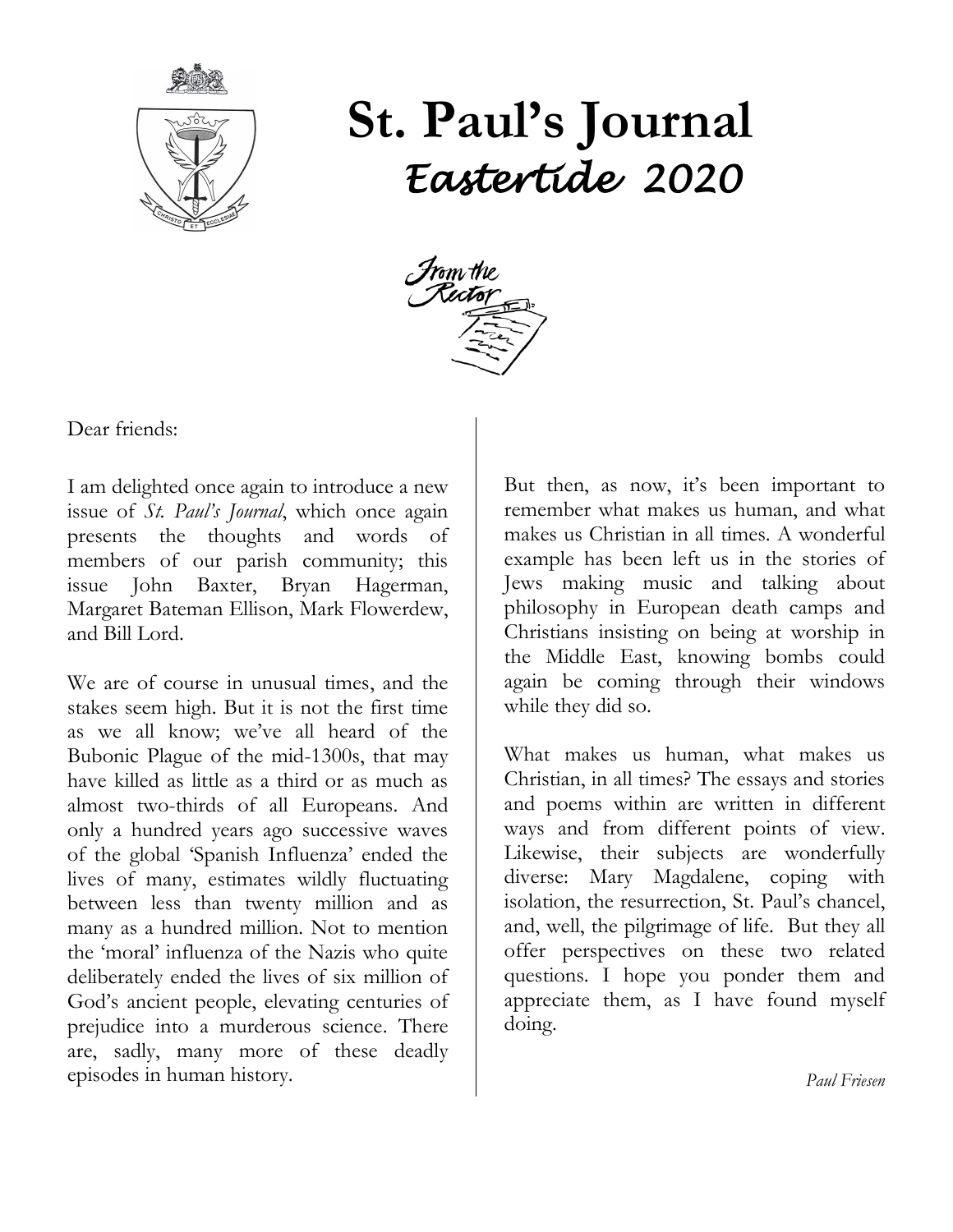# **Magdalene Through the Centuries**

*Margaret Arnold, The Magdalene in the Reformation (Harvard UP, 2018).*

In *The Golden Legend*, a 13th-century compilation of saints' lives, Mary Magdalene is depicted as transported in a rudderless boat to the south coast of France where, in Marseilles, she converts the governor and his wife to Christianity. She also travels to Aix, bringing in more converts before retiring to a mountain cave where she lives a life of secluded contemplation. This account, like many others from this period and earlier, fleshes out the biblical narrative in some detail, inventing a good bit of material and (beginning with Pope Gregory in 591) conflating the explicit references to Mary in the passion narratives and in the account of the woman possessed by seven devils (Luke 8:2) with other figures, notably with Mary of Bethany and with the unnamed sinner who washes Christ's feet with her tears (Luke 7: 37-50). Sometimes the conflation reaches even further to include the bride from the wedding at Cana or the bride from the Song of Songs. And sometimes the invention endows her with a wealthy, landowning family in Galilee or takes her on a different, apostolic journey—to Ephesus.

The focus of Margaret Arnold's wideranging and wonderfully illuminating study is on the Reformation, but her first chapter gives a detailed account of "The Medieval Magdalene," and it establishes one of the primary reasons for the enduring popularity of Mary Magdalene. As an ordinary human—sinner as well as saint—she is in

some respects more accessible than the Virgin Mary (the embodiment of pious perfection), and in her ordinary humanity (especially in the conflated versions), she offers a wider range of human activity. She is, at the empty tomb, the grief-stricken witness and then the energetic speaker of the good news of the resurrection. She is the one who, in contrast with her sister Martha, chooses 'the better part' of enrapt attention to Christ's teachings. She is, with her tears and her ointment and her kisses, the penitent sinner who is rewarded with forgiveness. In these roles, she is consistently a model: for the sacrament of penance or for ascetic contemplation or for evangelism, the 'apostle to the apostles'.

At the same time, however, her authority as a model was not infrequently tested. Arnold shows that the humanists of the sixteenth century were aware that the Medieval Mary was in several ways a product of legend and of biblical conflations and that these needed to be disentangled if a reformed religion were to be based on an accurate understanding of scripture. Many of the Reformers, however, were content to retain at least some aspects of the composite Mary if that helped serve a theological point. One of the most fascinating aspects of Arnold's argument is the challenge it offers to conventional notions about the disappearance of the saints in the Reformation. This is in many respects the story of the saint who refuses to go away, even as she also sometimes appears a little less than saintly.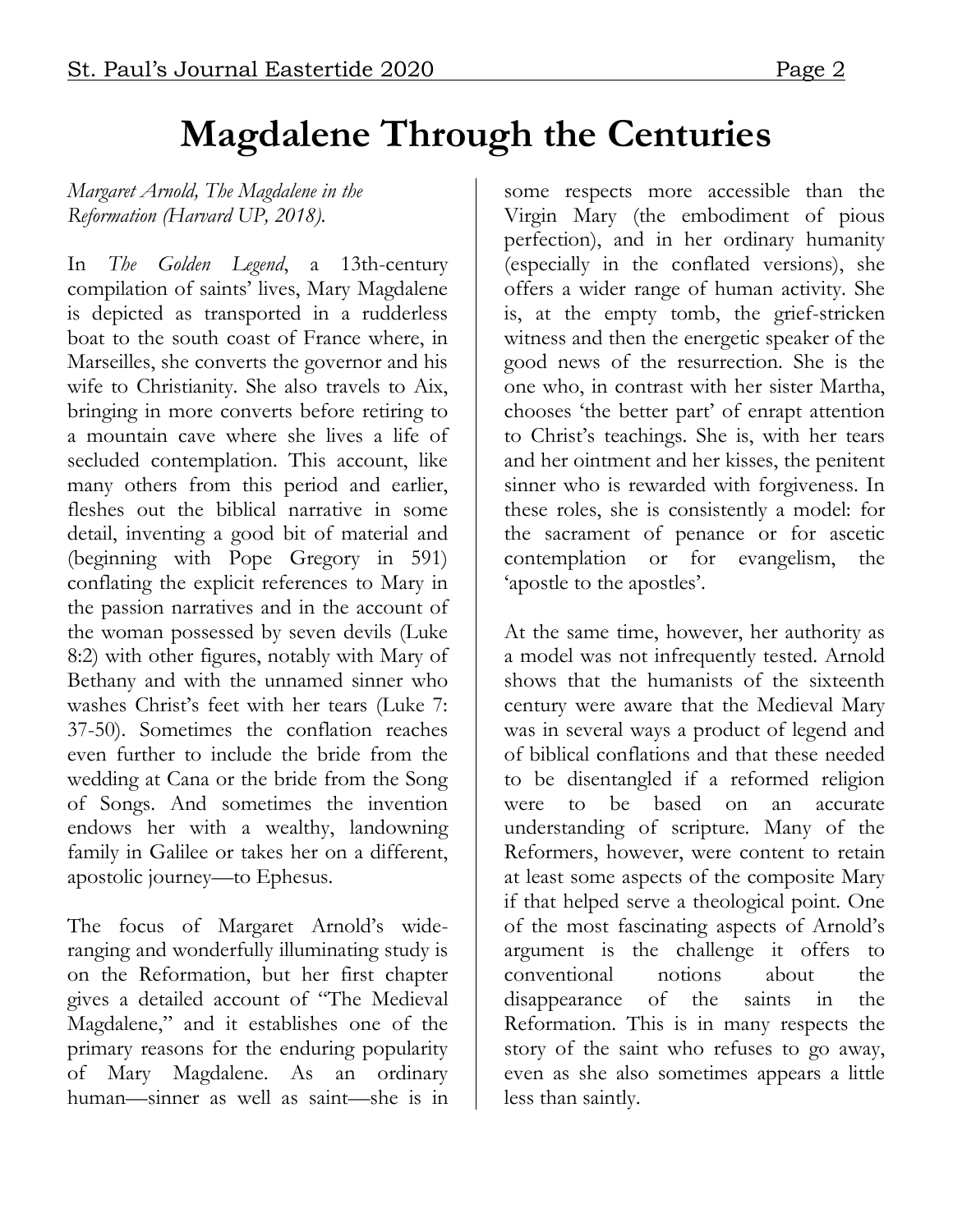Martin Luther retains the conflation of Mary with the sinful woman of Luke 7, but he turns away from the earlier understanding which saw her as an illustration of the efficacy of penitence and interprets her as example of justification by faith alone: the woman's love for Christ is a consequence of his mercy not a summoning of it. Luther also re-interprets the relation of Mary and Martha: not a contrast between the contemplative and the active life but a coordination of them, with faith leading the way. On Mary as first witness of the resurrection, Luther is somewhat equivocal. He is happy to accord her equality with the other disciples and especially with Peter, since that equality works in support of his challenge to the supremacy of the Pope. He also understands that such equality has some far-reaching implications for 'the priesthood of all believers', and especially for lay preachers and female preachers, yet he is somewhat less than enthusiastic about fully endorsing the latter.

One of Arnold's most original contributions comes in chapter 3, "Publish the Coming of the Lord: Evangelical Magdalenes." It offers a quick survey of six different women from diverse regions (Germany, France, England, and Austria) who are all Lutherans in essentials, but who are rather more enthusiastic than he was about female preaching. Marie Dentière, wife of a French pastor, gets around St. Paul's strictures concerning women's silence (1Timothy 2) by interpreting silence very literally and claiming that her sermon-in-letter form, Epistle to Marguerite de Navarre is "merely a personal communication, one woman to another." But she had the epistle published in 1539,

and it explicitly defends public, female preaching, drawing on the example and precedent of Mary. Catharina Regina von Greiffenberg, in seventeenth-century Austria, summons all of the different Magdalene roles in support of a public, religious vocation, and she tackles head-on the challenge of appealing to a "prostitutesaint" with a fundamentally Lutheran argument: the particular nature of the sin and the sinner are finally irrelevant in the face of an overwhelming salvation by grace alone. What is especially striking about these examples is, as Arnold puts it, "the Magdalene is an essential tool in the construction of a Protestant, female, religious subjectivity" (71)—and this process would seem to retain links with the way holy women looked for models in the veneration of the saints in medieval piety.

In the Catholic Counter-Reformation, too, appeals to this saint are ubiquitous, focusing frequently on the Holy Penitent and sometimes using her to refute Luther. Cardinal Cajentin argues (in 1532) that while faith may initiate Mary's repentance, "charity is the cause completing the forgiveness of sins" (98). Christ did say to her, "Your faith has saved you" (Luke 7:50), but he also said, "Many sins are forgiven her because she has loved much" (Luke 7:47). And this sort of emphasis on the power of love underlies a renewed commitment to charitable works, including, for example, "the work of Magdalene houses for converting and reforming prostitutes" (108). A fascination with the sexual sinner also produced memorable works of art, including masterpieces by Titian, Caravaggio, and Artemisia Gentileschi. Each of these has a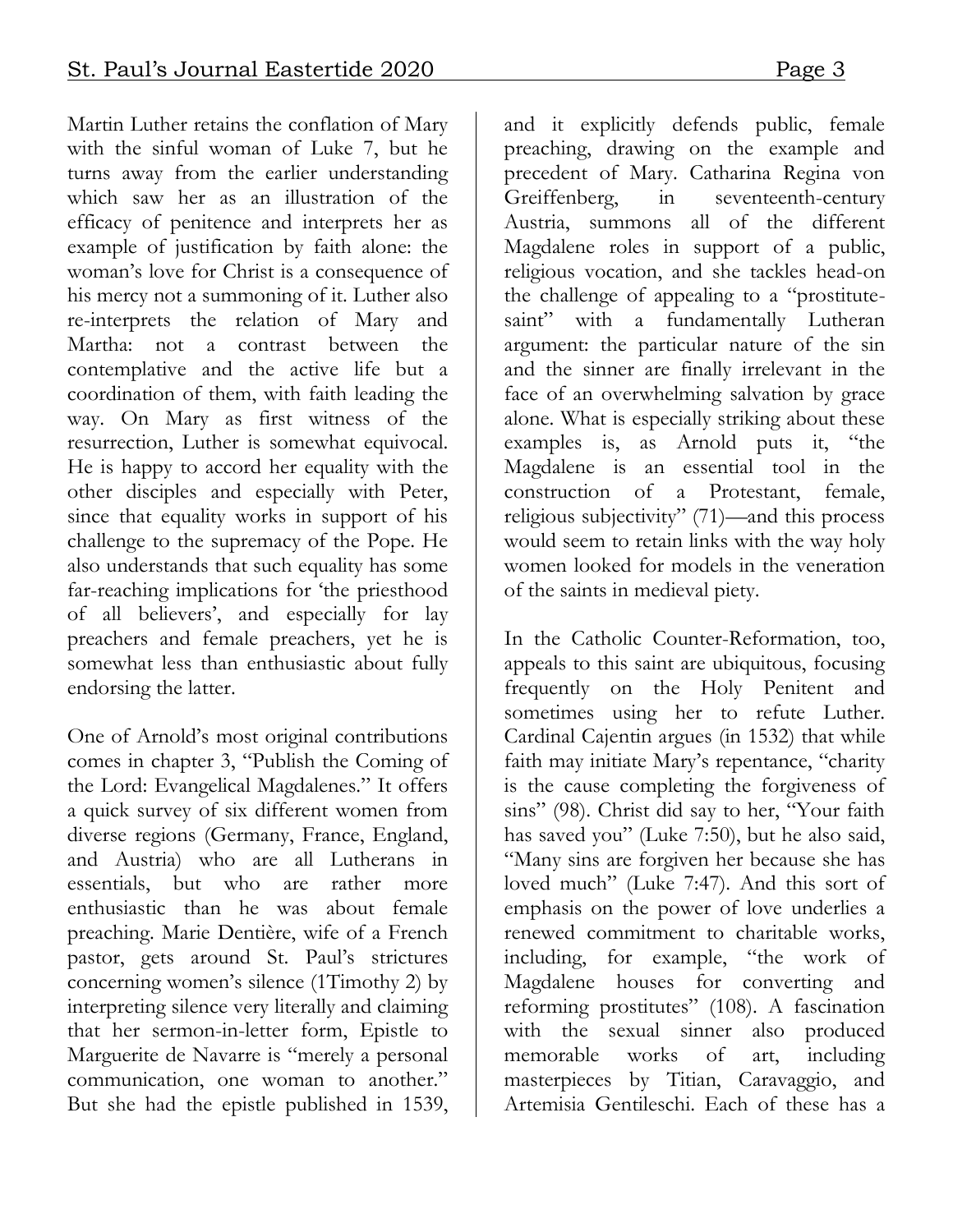quite distinctive perspective, but all concentrate on the actual moment of repentance, which allows them to depict both the sensuous beauty and the remorseful penitent, simultaneously.

For many Catholic women, however, the focus is rather on the witness to the resurrection or on Mary of Bethany. Teresa of Avila, for example, when introducing reforms to her order, draws on ideas similar to those of Luther in striving to balance the active with the contemplative life: Martha is to receive credit equally with Mary. Other women, such as the Italian poet and humanist scholar Vittoria Colonna and Marguerite of Navarre are also deeply sympathetic to Lutheran ideas, even as they strive to reform the Church from within. Teresa, in fact, was called up before the Inquisition, which found her Protestant sympathies suspect. Nevertheless, being within the Catholic Church meant that most of these women tended to celebrate the witness of the resurrection less for her evangelical potential and more for her intimacy with Christ, for the potency of her love and commiseration.

For John Calvin, on the other hand, that commiseration is something of a problem, and in this respect he differs not only from Catholic reformers but also from Martin Luther, and of course also from the traces of the medieval tradition that had an ongoing life in the Reformation. For him, Mary's weeping at the empty tomb is a sign of emotional excess, of weakness, of a lack of faith. For him and at least some of his followers, there is no place for "sentimental pleading with God" (173), and they strip

away most aspects of the composite Mary, in an impulse that seems parallel with the iconoclasm that stripped images of the saints from places of worship. Arnold, however, also produces an interesting wealth of evidence showing that not all of Calvin's followers were willing to follow him in this regard. She cites in particular Theodore Beza, Calvin's successor in Geneva, as one who draws more fully on the Magdalene tradition and who praises her as a model, and in England a number of Reformed preachers follow suit, up to and including the Puritan divine, Richard Baxter. John Donne, with his characteristic flair, even uses the multiple identities of Magdalene as a way of offering praise to his friend Mrs. Magdalene Herbert (mother of the poet George Herbert). There is, he observes, so much good attributed to this saint, "that some [Church] Fathers be / Loth to believe one woman could do this; / But think these Magdalens were two or three." He then wittily suggests that his friend has simply added to their number, in virtue of her successful imitation of the good half (that is, the reformed half) of the life of St. Mary Magdalene.

From among the more radical Protestant sects, Arnold focuses on two who in very different ways look to that same life not to venerate the saint but, still, to invoke her example as a prototype of Christian belief. The first of these, the Anabaptists, did not seek to emulate Mary as evangelist, but they did see in her a model of fidelity to Christ that transcended familial bonds. By contrast, the Quakers were very much interested in the evangelist. Their English founders in the mid-seventeenth century, Margaret Fell and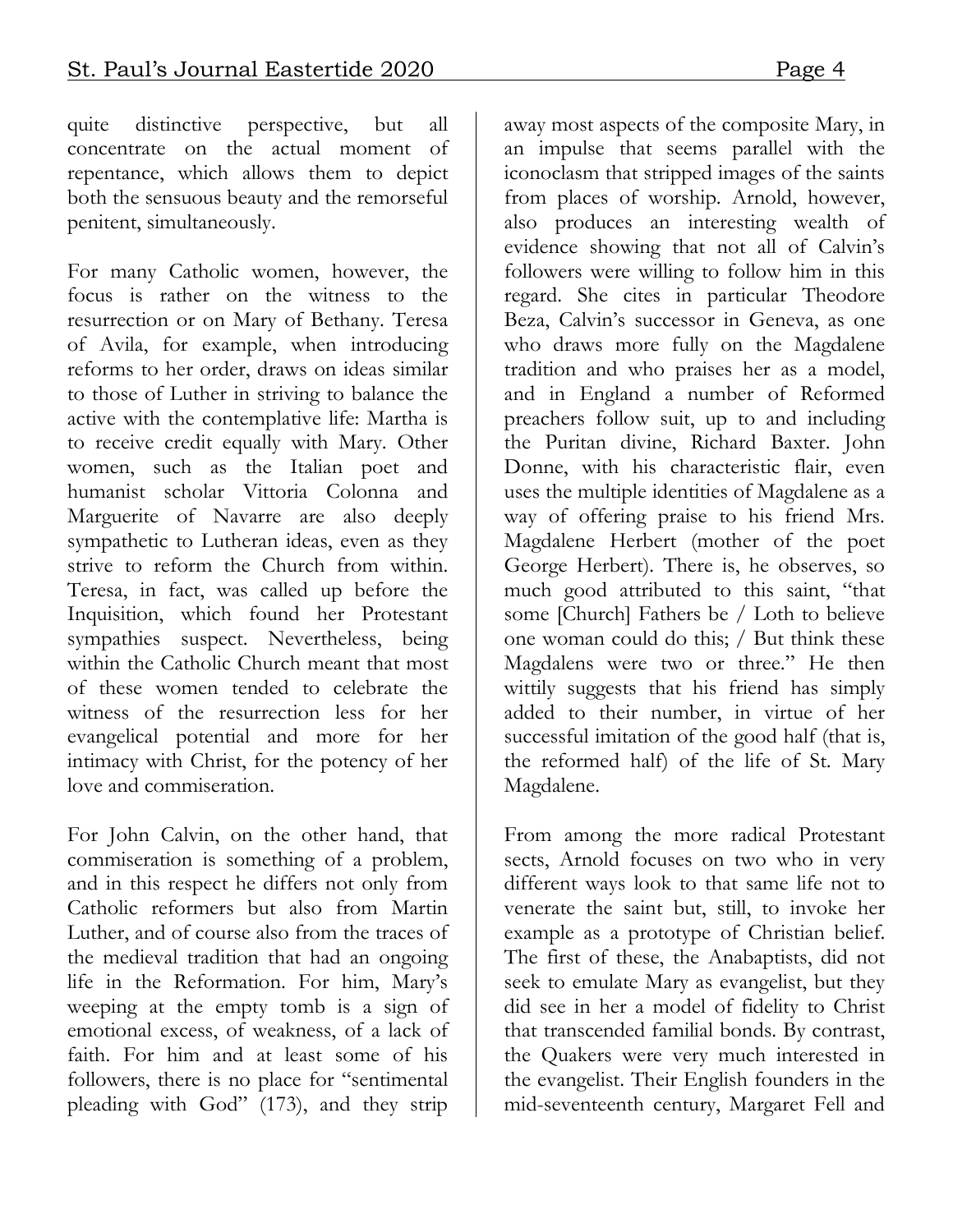her husband George Fox, sought from the start to establish the centrality of women's leadership in the Society of Friends, and in Arnold's words, "Quaker women openly claimed the mantle of preacher in the name of the Magdalene" (214).

The Magdalene in the Reformation is a striking achievement, a lucid and comprehensive survey of the multiple roles of the saint in the Reformation—or more accurately, in the Reformations (plural), Catholic as well as Protestant, including multiple waves of reformation in each camp. Saint Mary is an especially formative influence for women seeking a voice and a vocation within various religious communities, but she is equally inspirational for men as well. She is summoned as champion for large and complex theological and political issues, even as she is also the model for private devotions, and this book's wealth of detailed examples of the latter show just how diverse and various these can be. The obvious follow-up to this study is to track the Magdalene in more recent centuries (and in her conclusion Arnold does offer a couple of illustrations from the African-American community in the 19th century). But whatever further transformations she may undergo, this saint is unlikely to disappear any time soon.

Parishioners of St. Paul's may be especially interested to know that Dr. Maggie Arnold, who grew up in Halifax, is the granddaughter of the late George Arnold, one-time Bishop of Nova Scotia. She is currently rector of St. Stephen's Episcopal Church in Cohasset, MA.

 *Submitted by John Baxter*

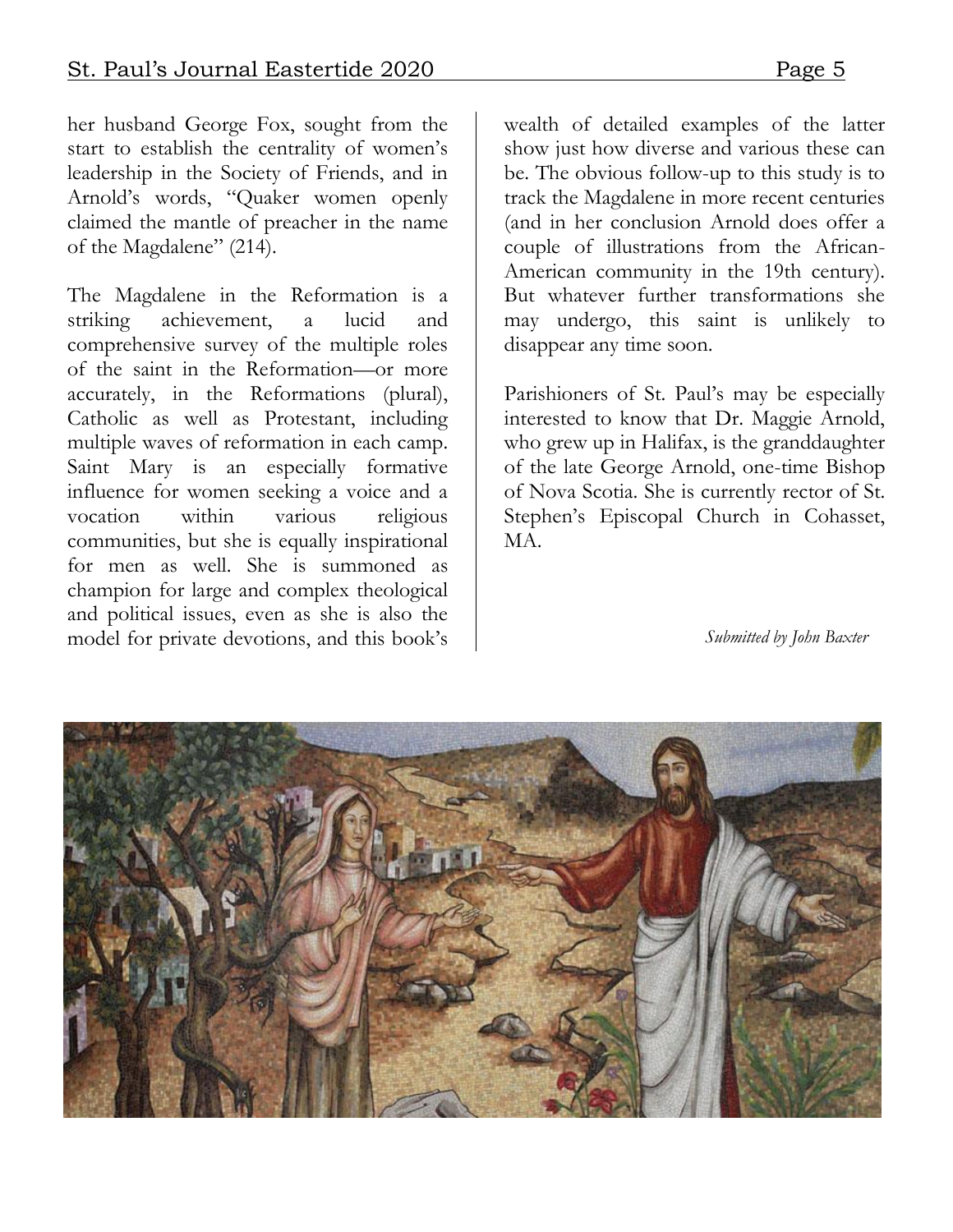#### **Seven Stanzas at Easter**

Make no mistake: if He rose at all it was as His body; if the cells' dissolution did not reverse, the molecules reknit, the amino acids rekindle, the Church will fall. It was not as the flowers, each soft Spring recurrent; it was not as His Spirit in the mouths and fuddled eyes of the eleven apostles; it was as His flesh: ours. The same hinged thumbs and toes, the same valved heart that–pierced–died, withered, paused, and then regathered out of enduring Might new strength to enclose. Let us not mock God with metaphor, analogy, sidestepping, transcendence; making of the event a parable, a sign painted in the faded credulity of earlier ages: let us walk through the door. The stone is rolled back, not papier-mâché, not a stone in a story, but the vast rock of materiality that in the slow grinding of time will eclipse for each of us the wide light of day. And if we will have an angel at the tomb, make it a real angel, weighty with Max Planck's quanta, vivid with hair, opaque in the dawn light, robed in real linen spun on a definite loom. Let us not seek to make it less monstrous, for our own convenience, our own sense of beauty, lest, awakened in one unthinkable hour, we are embarrassed by the miracle, and crushed by remonstrance.

John Updike, 1960.

*Submitted by Bill Lord*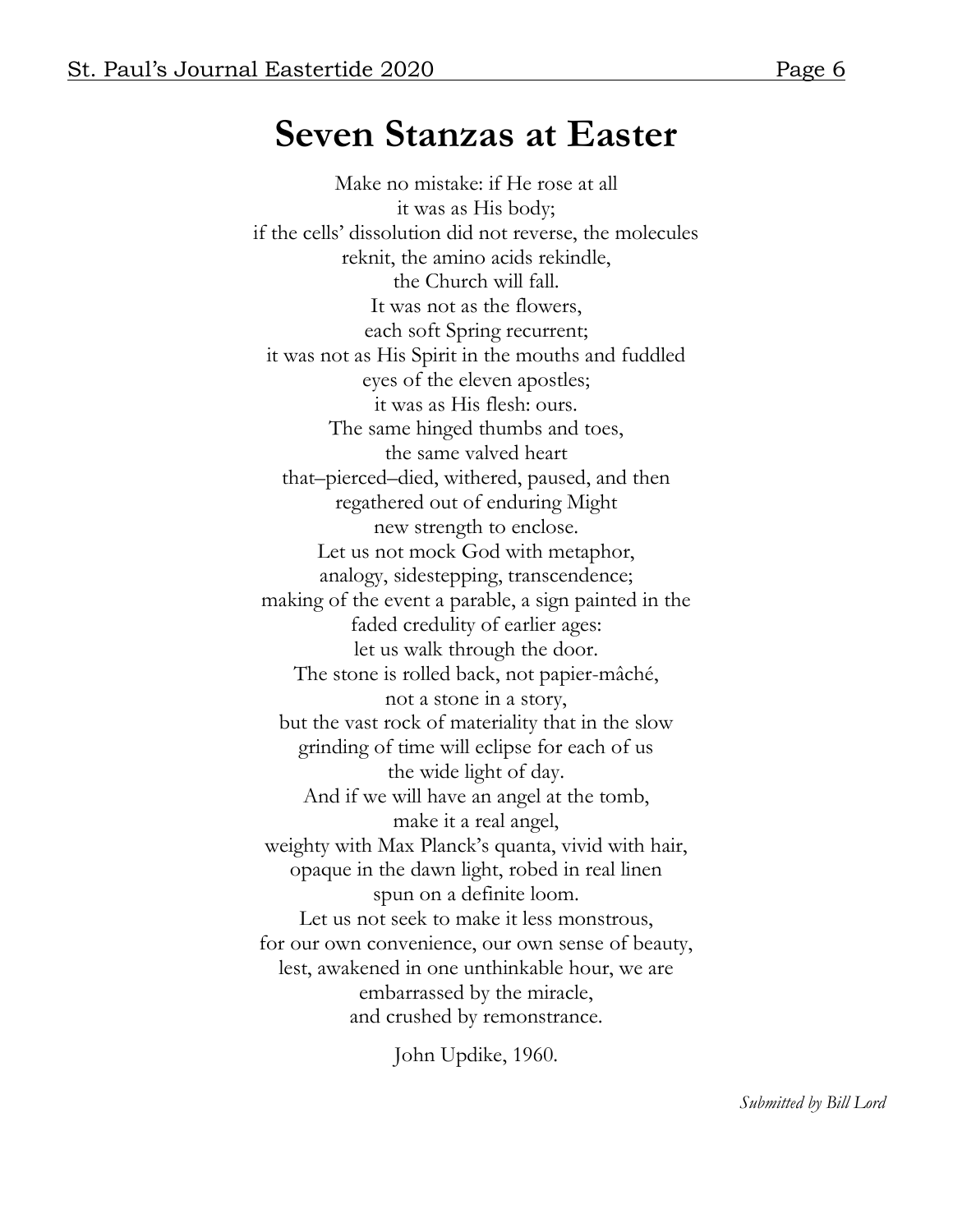# **The New Normal**

"The New Normal" has become a buzzword in the existential reality of the Coronavirus. According to Dr Google normal is defined as; "conforming to a standard; usual, typical, or expected." Given that definition normal is a relative term, based upon the society or era one lives in, where standards can change. For example, it is standard to drive on the left-hand side of the road in the UK. It is typical to have 12 hours of daily sunlight on the equator in Africa. It is normal to attend church on Sunday, if you are a Christian, (unless you are Seventh Day Adventist) a mosque on Friday if you are a Muslim, and a synagogue on Saturday if you are Jewish. Or a park, on any day you like, if you are agnostic.

However, what has been typical, standardized, and usual, is now rapidly changing worldwide as the result of the Coronavirus. Social distancing is not and has not been our standard practice in the past. However, it is a new reality that may continue for months to come, even when current restrictions and prohibitions are over. Going forward school may be reimagined, and family trips to a restaurant may mean a face mask (how do you eat that way?). Large masses of people meeting around a sporting event or an election may be curtailed for some time. The new normal involves many other restrictions. It is in part now being based on the time it takes for a vaccine to be developed and placed on the market. Even then, there will be some form of social distancing.

This asymmetrical form of life now emerging may change society for ever. It may in some way change how we relate to one another even after a vaccine is developed. But in the life of the Christian community how do we, how will we live? Francis A. Schaeffer wrote a powerful book entitled, "How Should We Then Live?" In the book Schaeffer attacked the values of humanism, where; values were relative and where humans are autonomous, and where there is no way to distinguish between right and wrong. Schaeffer also believed that this post-modern post- enlightenment approach would lead to fragmentation of thought. Certainly, many would argue that this new paradigm, this cultural change from the epoch of rationalism to relativism has brought a new normal.

Social distancing is the new standard, atypical to the former. And given our current reality as a church/parish family, how do we relate to distancing as a result of corona virus, and how do we care for ourselves and each other emotionally?

First of all, there are no emotional immunity passports within the Christian church or the greater world for that matter. There are however biblical passages that can give us great hope.

As we silo these days in our personal domains, we are in many ways affected by social distancing. There is a limitation on what we can do socially. We may find ourselves missing old friends, routines,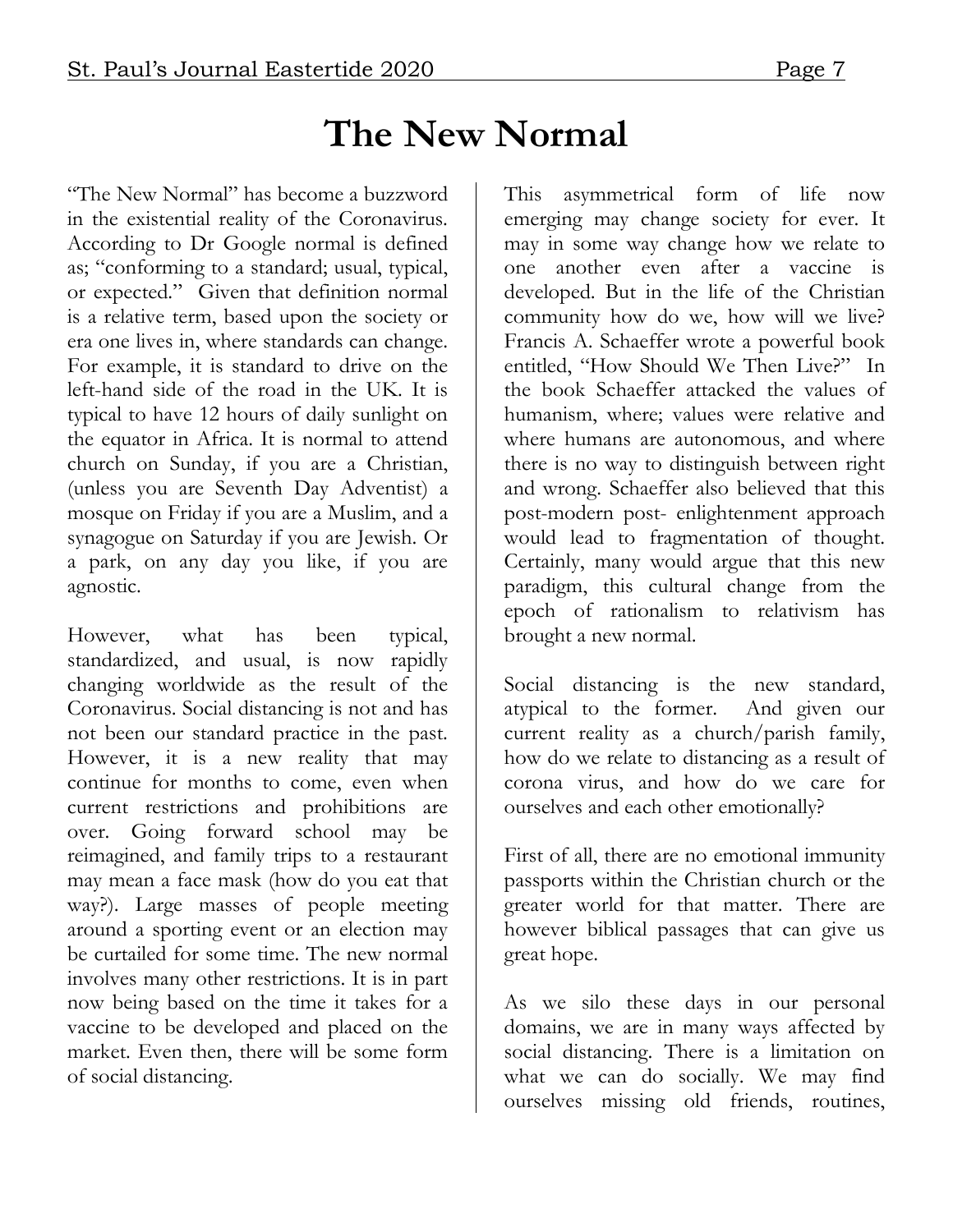colleagues. We may feel anxious when listening to all the news, or we may find ourselves bored. There may be an emotional sense of being incarcerated in our domiciles, especially when we feel separated from loved ones in hospital, senior's homes, or those at a great distance. As a result of these circumstances, we are concerned. Mobility, our pre-existing norm, has been restrained. Consequently, we are feeling cooped up. Emotionally we may at times feel restless, angry, low, and irritable. The life events that we wanted to celebrate, (a prom, graduation, birthday, a funeral of a friend or loved one) are put off, and may not be held going forward. Seemingly cruel to us, loved ones in hospitals and nursing homes are off-limits. Our new limitations can create within us a feeling of disappointment and even despair. The new normal may also affect our closest relationships with those we love and who we are now in close contact with on a daily basis, and for some this may mean that patience runs thin, bickering arises and tempers can flare as former coping mechanisms have been stripped away.

So, we are forced to build new rhythms and routines, to create new paradigms in this new life. These rhythms and routines, and how we build them will greatly enhance our emotional wellbeing. Some of the aspects of those routines which can help to sustain us emotionally could be; the practice of daily spiritual disciplines, (prayer, bible reading/study) support within the home, the limitation of media into our lives, exercise, pet support, personal hygiene if we have to leave our home for the necessities of life, keeping social distancing outside the home,

journal writing, positive distractions like a puzzle or a family game, reading that book you have been putting off, working on home repair, contact through various media (phone, email, zoom) with friends and family.

Our current reality is however not all normative. The things that do not change are the values we continue to place on faith, family, friendships, emotional and physical health, and the ability to contextualize all of life even in the midst of a pandemic. Neither do the three great virtues of faith, hope love, become suspended. The sky is not falling in. God remains supreme, and his promises sufficient.

*28 "Come to me, all you who are weary and burdened, and I will give you rest. 29 Take my yoke upon you and learn from me, for I am gentle and humble in heart, and you will find rest for your souls. 30 For my yoke is easy and my burden is light." Matthew 11:28-30 New International Version (NIV)*

> *Submitted by Bryan Hagerman Outreach Counsellor, St. Paul's Church*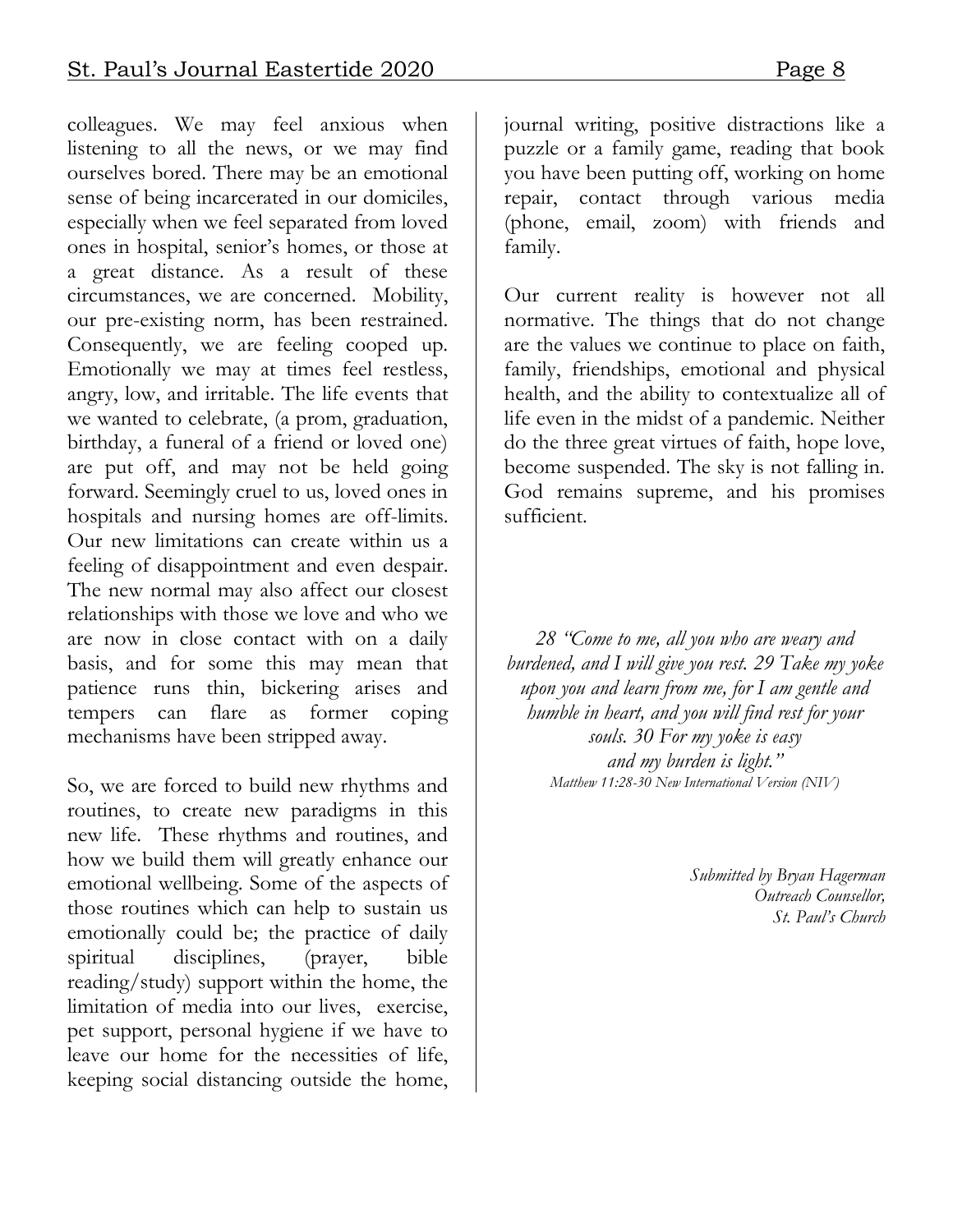#### **Beyond the Chancel Steps: The New Paschal Candle Back Story**

After settling into days of sameness, having the Easter service video from St. Paul's was uplifting. Watching it, did you notice there was a new Paschal candle and stand? Plus, have you ever wondered why there is a Paschal candle and if it is used only at Easter?

Having recently acquired a new Paschal candle stand, it seems like a good time to provide the back story about the Paschal candle at St. Paul's. This year, as we are all well aware, was unique and this story is based upon three special things: significance of the candle, a sequence of events and parishioner spirit.

On Saturday of Holy Week, we could access online the Easter Vigil presentation featuring *The Service of Light*. It said a candle is lit, and included the following prayer:

*Father, we share in the light of your glory through your Son, the light of the world. Sanctify this new fire, and inflame us with new hope. Purify our minds by this Easter celebration and bring us one day to the feast of eternal light. We ask this through Christ our Lord. Amen.*

In normal times we assembled at the entry of St. Paul's on Saturday night and the Paschal candle was lit with a flame from a small sacred fire representing the light of Christ coming into the world. This represents the risen Christ, as a symbol of light (life) dispelling darkness (death). A new Paschal candle was blessed, carried to the front and then lit throughout the Easter Season and also at baptisms and funerals.

If you remember, the Paschal candle at St. Paul's in past years was a large candle surrounded with lilies on a high pedestal at Easter and with lesser adornment at funerals. About a year ago the Chancel Guild decided to simplify the presentation and its maintenance throughout the Easter Season by acquiring a permanent candle stand and a slimmer taller Paschal candle. Little did we know that going in and out of the church to tend Easter flowers and lilies would be limited in 2020.

Sandra MacLennan kindly offered to donate a new candle stand in memory of her parents. Research found Broughton's in Toronto could supply what we wanted; an order was placed. The supplier guaranteed the chosen candle and stand would be delivered for Easter. Then came COVID19.

Contact with the supplier at the end of March indicated the stand was available. The candle, however, was not but a taller candle with another symbol was in stock. They agreed to ship stand and substitute candle but, where to? The office was closed. I was in 14-Day home isolation.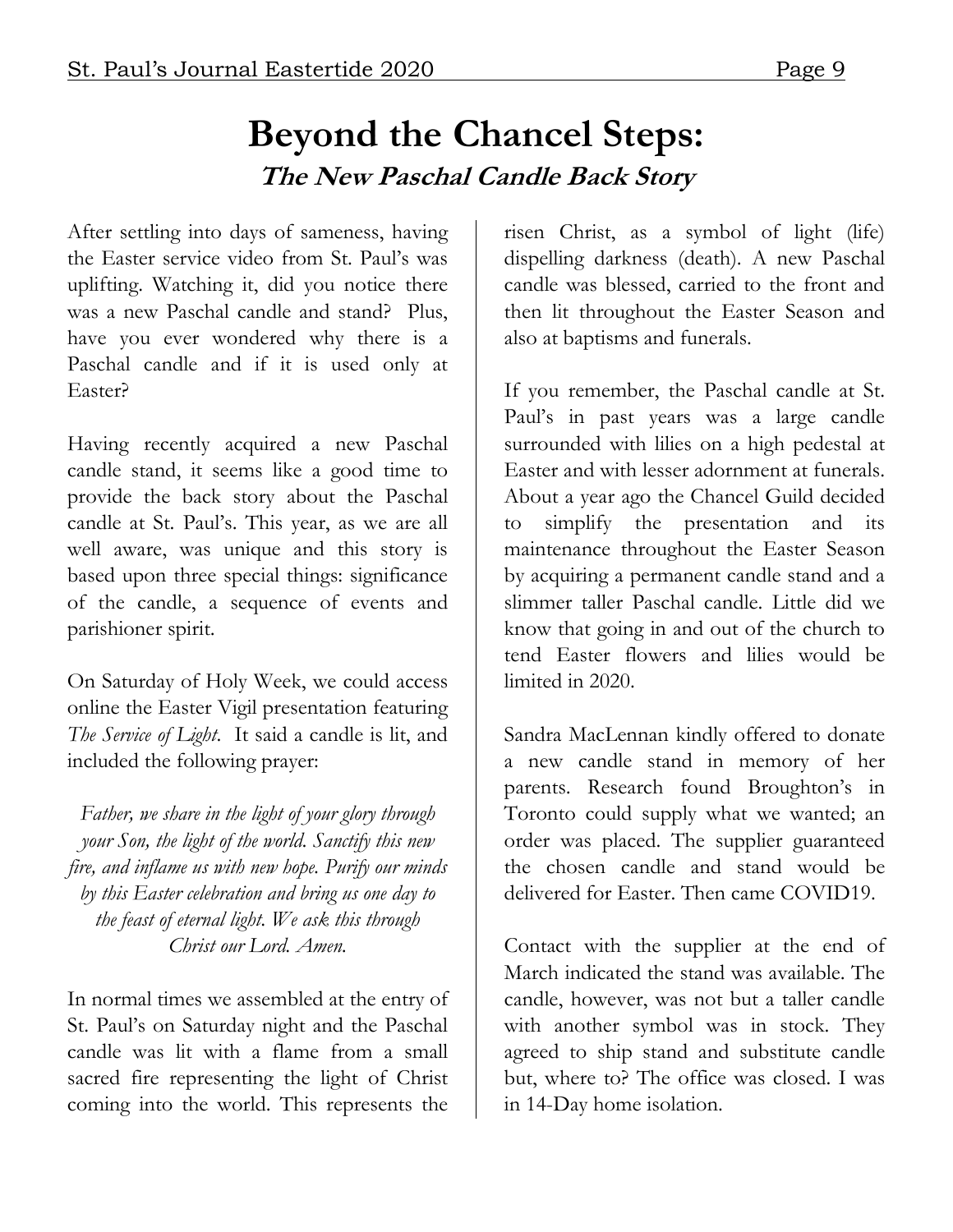Then came the answer to prayer and the evidence of parishioner spirit. Peter Secord received the parcels at his home and delivered them to the Vestry. Samuel, our Sexton, unpacked the boxes and noted that the candle was likely too tall. Chancel Guild members Julia Atkins, Carolyn Tomlin and husband John Ferguson were scheduled to go in to set up the Easter flowers, the new stand and Paschal candle. Carolyn assured me, they had lots of experience adjusting candles. Meanwhile, I had received the invoice and found the cost of the substitute candle was double the one originally ordered. After a restless night, I had an idea. Instead of cutting off the costly candle we could use a 14-inch Christ candle from our Advent inventory.

The setup team confirmed the new candle was too tall. Still in isolation and well into micro-managing, I asked Julia to bring the candle to my house. After raiding my

collection of liturgical bits and pieces I was able to create a Paschal candle with an enhanced cross symbol. The Rector picked it up on his way home that afternoon. (All this while maintaining social distance.) The next morning Samuel inserted the candle in the new brass stand before videoing the Easter service. Our sincere thanks are due to all who helped in *Project Paschal Candle*.

So, now you have the back story to the candle you saw if you watched the Easter service video or service videos since Easter. Suspect you will likely be more aware of the Paschal candle in the future when it is lit at Easter or also at baptisms or funerals. Just don't let this Easter 2020 story distract you from paying attention to sermons in the future.

> *Submitted by Margaret Bateman Ellison, Co-Director, St. Paul's Chancel Guild*

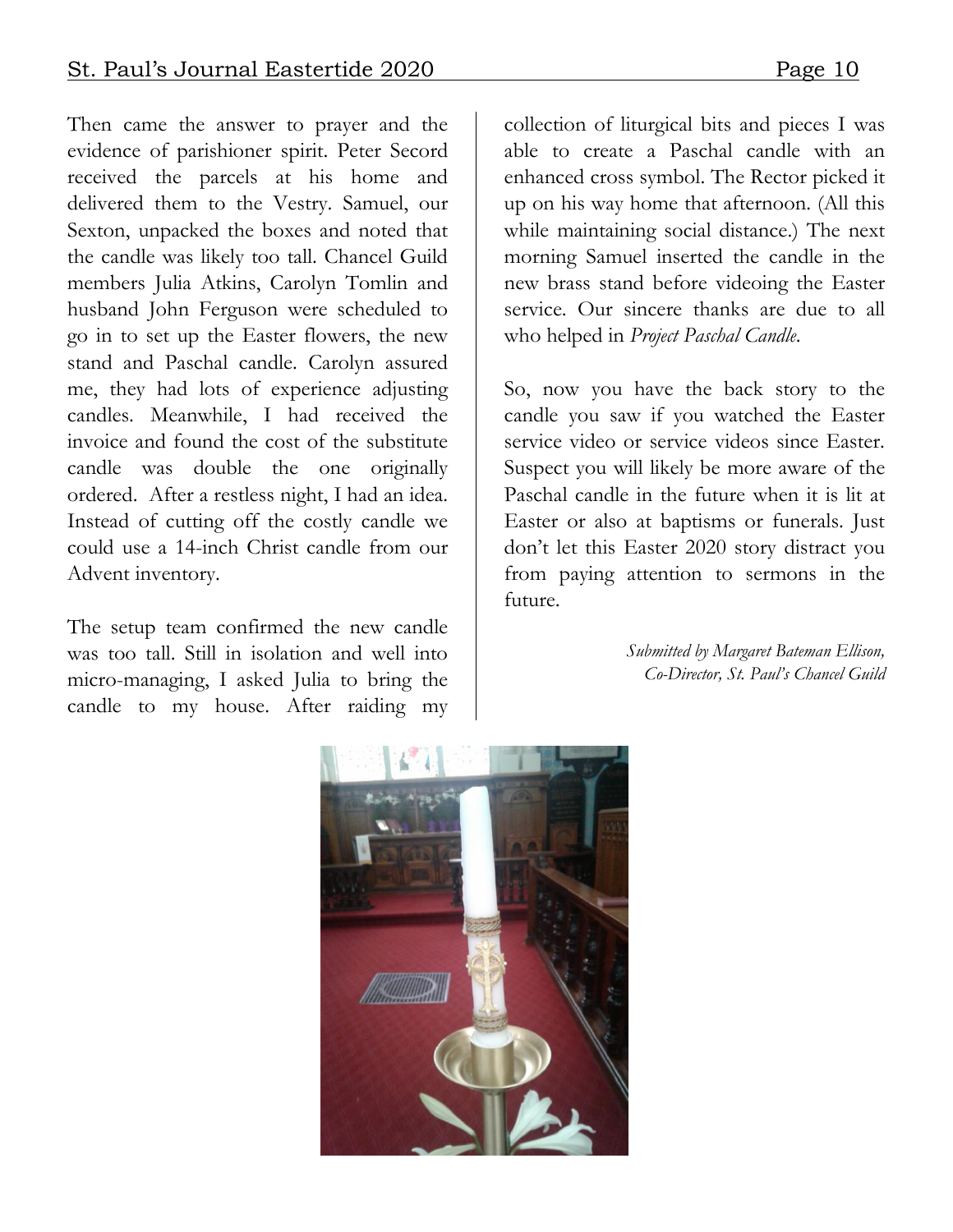### **Don't Know Where I'm Going**

Don't know where I'm going — I don't choose the plan I won't walk it perfectly, but I'll do what I can Don't know when I'll get there, don't know what I'll see Don't know where I'm going, but that's ok with me

Don't know where I'm going — someone better does Can't say how much further, but I'm closer than I was Maybe it's tomorrow, maybe it's today Don't know where I'm going, but I know I'm on my way

Don't know where I'm going — following my prayers Don't know yet which roads I'll get, but Yahweh put them there Maybe greener pastures, maybe stormy seas Don't know where I'm going, but I know who goes with me

They say I'm a grown-up — no longer a child They say I should plan my life, but that may take a while I wish I could tell you, I wish I knew more Don't know where I'm going, but that's what faith is for.

*Submitted by Mark Amadeus Flowerdew*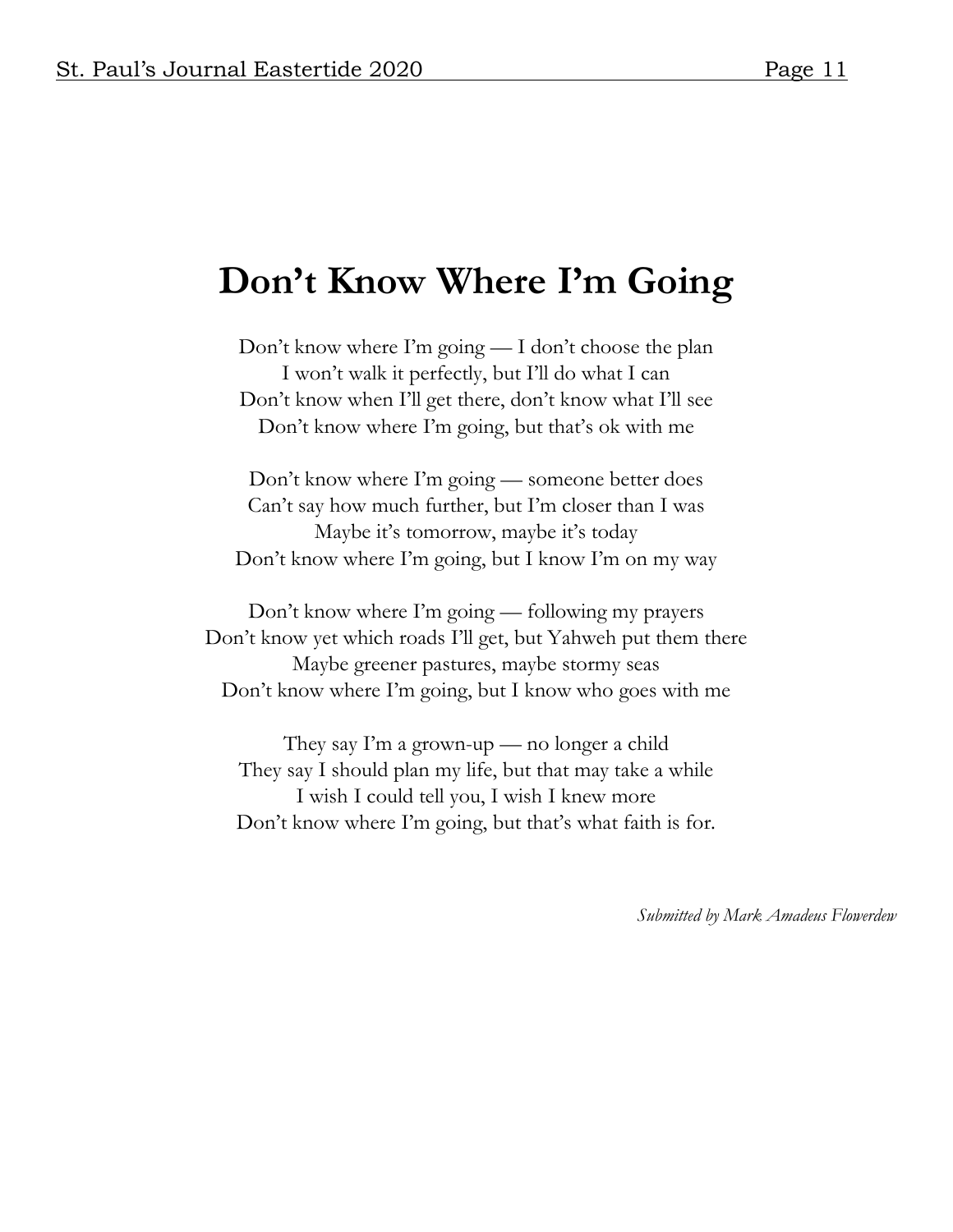|  | St. Paul's Journal Eastertide 2020 |  |
|--|------------------------------------|--|
|  |                                    |  |

Page 12

| Parish Liturgies & Readings: St. Paul's Sunday 2020-Eastertide 2020<br><b>Published: 14 January 2020</b> |                      |  |                                                                                             |                     |  |  |  |
|----------------------------------------------------------------------------------------------------------|----------------------|--|---------------------------------------------------------------------------------------------|---------------------|--|--|--|
| 26 January St. Paul White 10 am All-Ages Eucharist BAS Kid's Roles & Gospel Story & Art Show Lunch       |                      |  |                                                                                             |                     |  |  |  |
| Acts 26.9-23                                                                                             | Psalm 67             |  | Galatians 1.11-24                                                                           | Matthew 10.16-22    |  |  |  |
| 2 February Presentation of Christ White 10 am Eucharist BCP                                              |                      |  |                                                                                             |                     |  |  |  |
| Malachi 3.1-4                                                                                            | Psalm 84             |  | Hebrews 2.10-11; 14-18                                                                      | Luke 2.22-40        |  |  |  |
| 9 February Epiphany 5 Green 10 am Eucharist BAS                                                          |                      |  |                                                                                             |                     |  |  |  |
| <i>Isaiah 58.1-12</i>                                                                                    | Psalm 112            |  | I Corinthians 2.1-16                                                                        | Matthew 5.13-20     |  |  |  |
| 16 February Epiphany 6 Green 10 am Eucharist BCP                                                         |                      |  |                                                                                             |                     |  |  |  |
| Deuteronomy 30.15-20 Psalm 119.1-8                                                                       |                      |  | I Corinthians 3.1-9                                                                         | Matthew 5.21-37     |  |  |  |
| 23 February Last Sunday of Epiphany Green                                                                |                      |  | 10 am Eucharist BAS                                                                         |                     |  |  |  |
| Exodus 24.12-18                                                                                          | Psalm 99             |  | II Peter 1.16-21                                                                            | Matthew 17.1-9      |  |  |  |
| 26 February Ash Wednesday Purple                                                                         |                      |  | 11 am Eucharist BCP *6:30 pm Eucharist BAS                                                  |                     |  |  |  |
| $*Isaiah 58.1-12$                                                                                        | $*P_{salm}$ 103.1-18 |  | *II Cor. 5.16 – 6.10                                                                        | Matthew 6.1-21      |  |  |  |
| 1 March <b>Lent 1</b> Purple                                                                             |                      |  | 10 am Litany & Eucharist BCP                                                                | AGM & Lunch         |  |  |  |
| Genesis 2.15-17; 3.1-19 Psalm 32                                                                         |                      |  | Romans 5.12-19                                                                              | Matt. 4.1-11        |  |  |  |
| 8 March <b>Lent 2</b> Purple                                                                             |                      |  | 10 am Eucharist BAS                                                                         |                     |  |  |  |
| Genesis 11.31-12.9                                                                                       | Psalm 121            |  | Romans 4.1-17                                                                               | <i>John 3.1-17</i>  |  |  |  |
| 15 March Lent 3 Purple                                                                                   |                      |  | 10 am Eucharist BCP                                                                         |                     |  |  |  |
| Exodus 17.1-7                                                                                            | Psalm 95             |  | Romans 5.1-11                                                                               | John 4.1-42         |  |  |  |
| 22 March Lent 4 Purple                                                                                   |                      |  | 10 am Eucharist BAS (Sermon: Retreat Preacher)                                              |                     |  |  |  |
| <i>I</i> Samuel 16.1-13                                                                                  | Psalm 23             |  | Ephesians 5.8-14                                                                            | John 9.1-41         |  |  |  |
| 29 March Lent 5 Purple                                                                                   |                      |  | 10 am Eucharist BCP                                                                         |                     |  |  |  |
| Ezekiel 37.1-14                                                                                          | Psalm 130            |  | Romans 8.6-17                                                                               | John 11.1-45        |  |  |  |
|                                                                                                          |                      |  |                                                                                             |                     |  |  |  |
|                                                                                                          |                      |  | 5 April Palm & Passion Sunday Red 10 am *Procession & +Eucharist BAS Kid's Activities Lunch |                     |  |  |  |
| *Matt. 21.1-11 Is. 50.4-9a Psalm 31.9-16                                                                 |                      |  | Philippians 2:5-11                                                                          | $+Matthew 27.11-54$ |  |  |  |
| 8 April <b>Holy Wednesday</b> Red                                                                        |                      |  | 11 am Eucharist BCP                                                                         |                     |  |  |  |
| Isaiah 50.4-9a                                                                                           | Psalm 70             |  | Hebrews 12:1-3                                                                              | John 13:21-32       |  |  |  |
| 9 April <b>Maundy Thursday</b> Red                                                                       |                      |  | 6 pm Eucharist BAS                                                                          | Supper              |  |  |  |
| Exodus 12:1-14                                                                                           | Psalm 116            |  | 1 Corinthians 11:23-26                                                                      | John 13:1-17; 31-35 |  |  |  |
| 10 April *Good Friday Colourless                                                                         |                      |  | 12 pm Liturgy of the Cross BAS                                                              |                     |  |  |  |
| *TBA: Multiple readings                                                                                  |                      |  |                                                                                             |                     |  |  |  |
| 11 April                                                                                                 | *Holy Saturday White |  | 7.00 pm Vigil of the Resurrection BAS                                                       |                     |  |  |  |
| *TBA: Multiple readings                                                                                  |                      |  |                                                                                             |                     |  |  |  |
| 12 April<br><b>Easter Sunday</b> White                                                                   |                      |  | 10 am Eucharist BCP                                                                         |                     |  |  |  |
| Jeremiah $31.1 - 6$                                                                                      | Psalm 118.19-29      |  | Colossians 3.1-4                                                                            | John 20.1-18        |  |  |  |
|                                                                                                          |                      |  |                                                                                             |                     |  |  |  |
| 19 April<br><b>Easter 2 White</b>                                                                        |                      |  | 10 am Eucharist BAS                                                                         |                     |  |  |  |
| Acts 2.14a; 22-32                                                                                        | Psalm 16             |  | <i>I Peter 1.3-9</i>                                                                        | John 20:19-31       |  |  |  |
| 26 April<br>Easter 3 White                                                                               |                      |  | 10 am Eucharist & Confirmation BCP (Preacher & Presider: Bishop)                            |                     |  |  |  |
| Acts 2.14a; 36-41                                                                                        | Psalm 116            |  | I Peter 1.17-23                                                                             | Luke 24.13-35       |  |  |  |
| $3$ May<br>Easter 4 White                                                                                |                      |  | 10 am Eucharist BAS                                                                         |                     |  |  |  |
| Acts 2.42-47                                                                                             | Psalm 23             |  | I Peter 2.19-25                                                                             | John 10.1-10        |  |  |  |
| $10$ May<br><b>Easter 5 White</b>                                                                        |                      |  | 10 am Eucharist BCP                                                                         |                     |  |  |  |
| Acts 7.54-60                                                                                             | Psalm 31             |  | <i>I</i> Peter 2.2-10                                                                       | John 14.1-14        |  |  |  |
|                                                                                                          |                      |  |                                                                                             |                     |  |  |  |

**N.B. Looking Ahead:** *'Bluenose Sunday' (9.00 am 17 May); Ascension Sunday (24 May); Pentecost (31 May): Trinity Sunday (7 June).*